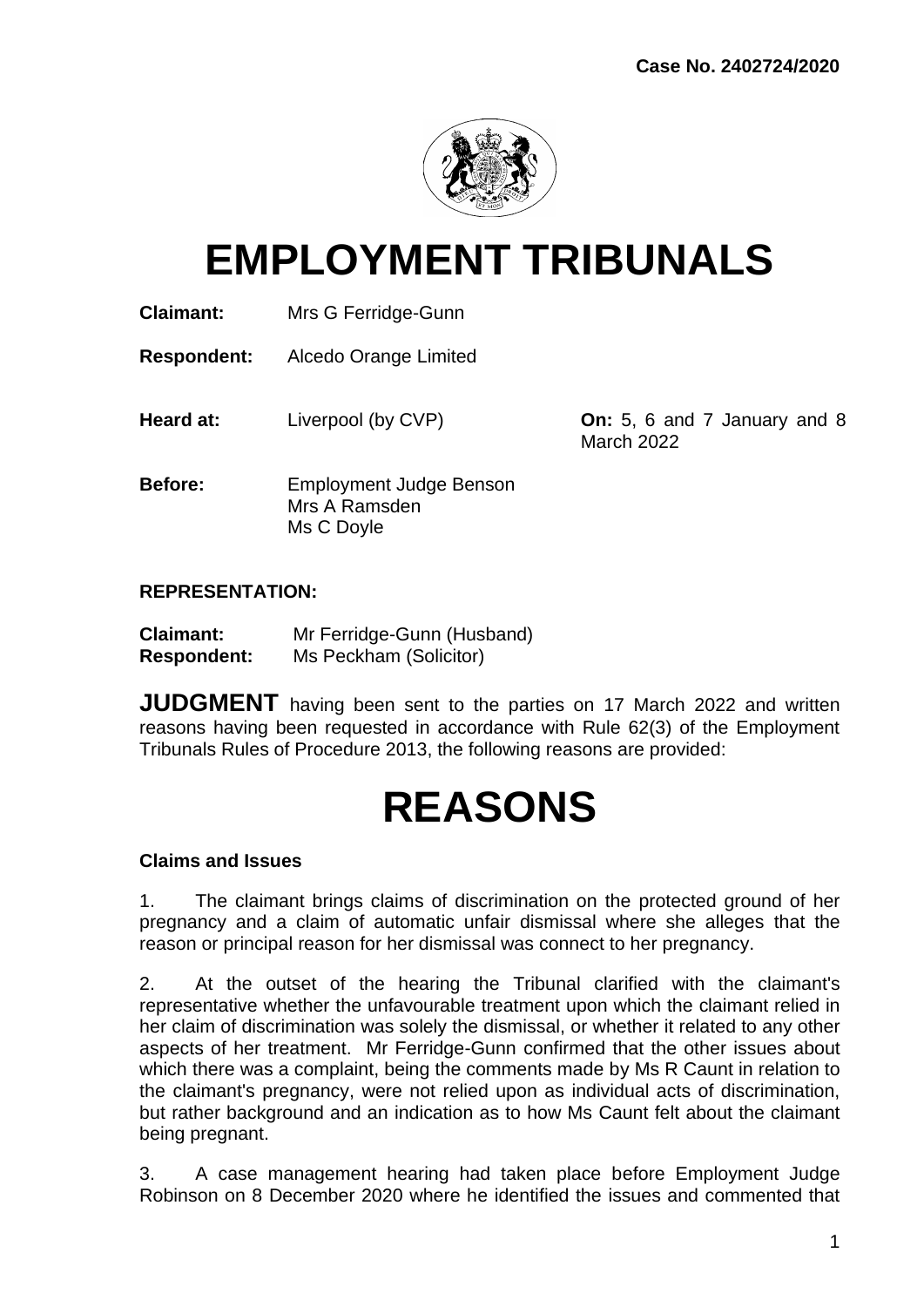the factual issues were relatively narrow. In summary, the claimant contends that she was employed for one month, her probationary period was 12 weeks, and that when she announced she was pregnant on 19 February 2020 she was dismissed eight days later on 27 February 2020, having taken two days' leave because of morning sickness on 24 and 25 February 2020. The respondent's case is that they dismissed the claimant because they were dissatisfied with her performance and that she did not meet the targets set for her. Furthermore, that the claimant was not receptive to advice and training and was not a good "fit" for the respondent company. There is no dispute that the claimant was pregnant at the time of the dismissal, and that she later gave birth to a baby girl on 14 October 2020.

- 4. The issues therefore for the Tribunal to determine at this hearing were:
	- (1) Was the claimant dismissed by the respondent because of her pregnancy?
	- (2) Was the claimant automatically unfairly dismissed for a reason connected with her pregnancy?
- 5. This hearing was set to deal with liability and if necessary, remedy also.

### **Evidence and Submissions**

6. The claimant gave evidence on her own behalf and the respondent's witnesses were Mr A Boardman, the Managing Director of the respondent; Ms Rosie Caunt, Registered Manager; Suzanne Oldfield, the respondent's Compliance Manager; Dee Fitzsimmons, the Area Recruitment Manager; and Katie Sainsbury, the coordinator/recruiter.

7. Evidence in chief was taken from all witnesses by way of written witness statements and each were cross-examined and questions asked of them by the Tribunal.

8. An agreed bundle of documents was prepared and available for use by the Tribunal. At the outset of the hearing a further three documents were produced by the respondent which the claimant had no objection to and were admitted as additional pages to the bundle.

9. Both Mr Ferridge-Gunn and Ms Peckham on behalf of the respondent made oral and written submissions which were considered by the Tribunal.

# **Findings of Fact**

10. The claimant had worked in health and social care since 2012. From November 2018 until she joined the respondent company on 27 January 2020 she was employed as a Care Manager. Part of her previous role was to recruit staff, but this was a small part of her role as she had responsibility for a full range of management duties within her employer at that time. The role of Care Manager involved being on call for both staff and service users, and the claimant found the pressure that this put upon her and her family life (having recently got married) as something which she wished to move away from.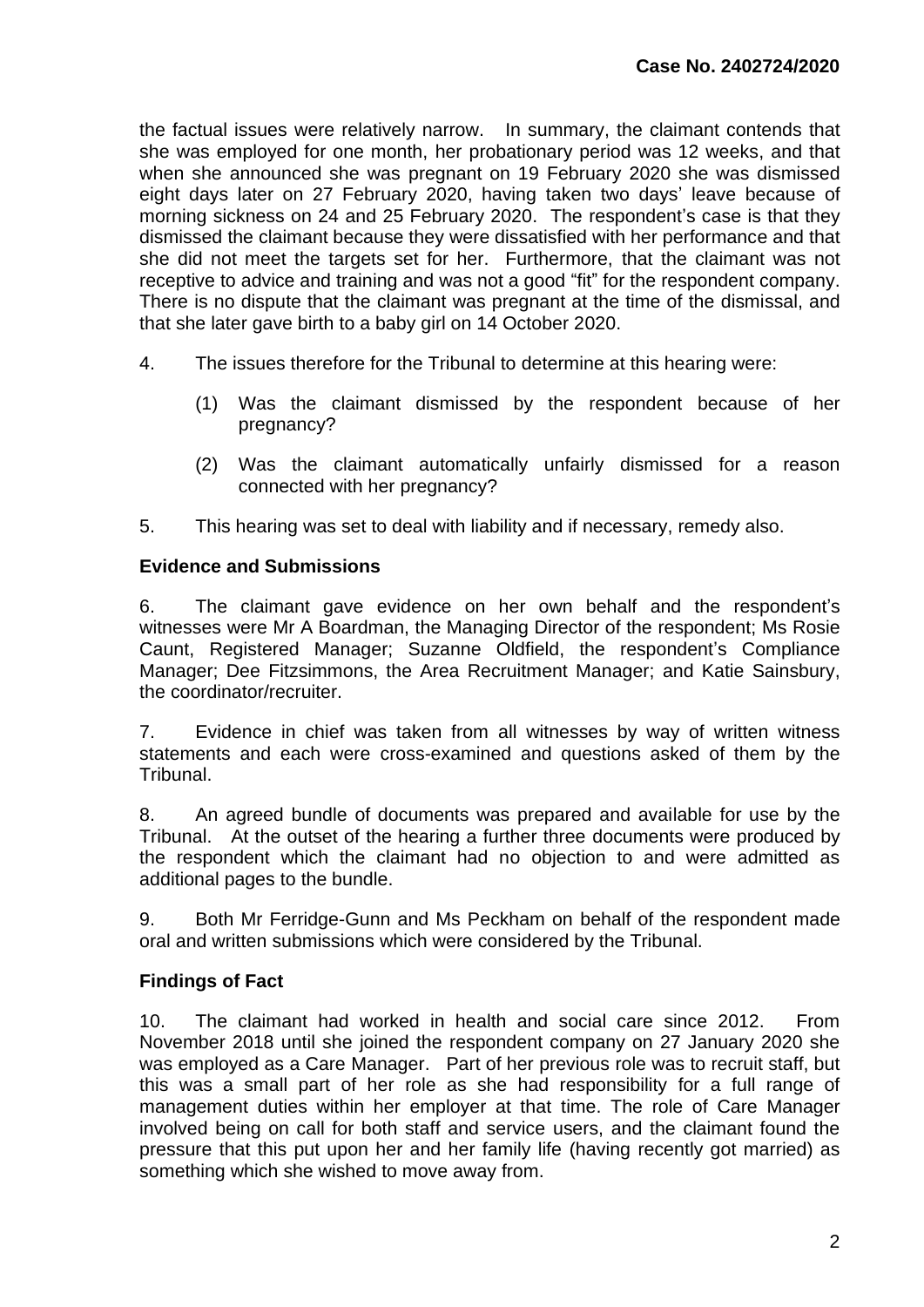11. As such, the claimant applied for a Recruitment Manager role with the respondent on 7 January 2020. She attended an interview with the respondent on 10 January 2020 and was successful. During that interview, which was held with Mr Boardman and Ms Caunt she explained the nature of her role with her then employer, and that it included responsibility for recruitment of staff. We do not accept that the claimant gave any impression that she was an experienced recruiter to the extent suggested by the respondent, rather it was just part of her normal dayto-day duties. The claimant's CV listed all of her duties, including her responsibility for recruitment of new staff members and ensuring adequate induction.

12. A job offer was sent to the claimant on 10 January 2020 which included her salary details, together with the monthly target of recruitment of 12 "badges" (being badged staff) per month for both sides of the business, those being establishment and home care. It included details of her holiday entitlement, hours of work and the requirement to attend weekly recruitment KPI meetings.

13. The respondent's business involved the recruitment and provision of staff to care homes, which was the establishment part of the business, and staff to assist a person in their own home, known as domiciliary care. The claimant was required to recruit for both, and the offer letter provided a bonus scheme of £25 for each good badge achieved per month over the figure of eight.

14. A copy of the claimant's contract appears in the bundle at page 51 and it is dated 27 January 2020 however it is unsigned, and the claimant says that it was not provided to her until after her employment was terminated. It is accepted by the respondent that this was correct but that it was provided before the commencement of these proceedings. This is agreed by the claimant.

### **Experience**

15. During the interview, the claimant had advised Mr Boardman and Ms Caunt that she would require training to learn their processes, software and procedures. We consider that the role of Recruitment Manager was something which was quite different to that of recruiting staff as and when required as part of the Care Manager role. The role of Recruitment Manager within the respondent's business was the focus of the business. It was fast paced and needed a constant through-put of candidates, interviews, job offers, document checks and inductions. It was only after that process that a new employee was badged, meaning that they were provided with their identity badge to start work. The process could take some weeks and it would differ from one candidate to the next. It required a constant through-put (or pipeline) of candidates being attracted to the business and then processed through the system. Any new employee joining the respondent would need an introduction to these processes, and we accept that the claimant told the respondent at the time she would need training in its processes and software.

### **Training**

16. The claimant commenced her role on 27 January 2020. On the first day in the office she had to set up her own computer, including setting it up from the box. She did not have her own log-in details for either the e-learning or DBS system during the first week. On the first day Suzanne Oldfield sat with the claimant for somewhere between 1½ and 2 hours, taking the claimant through the software and what needed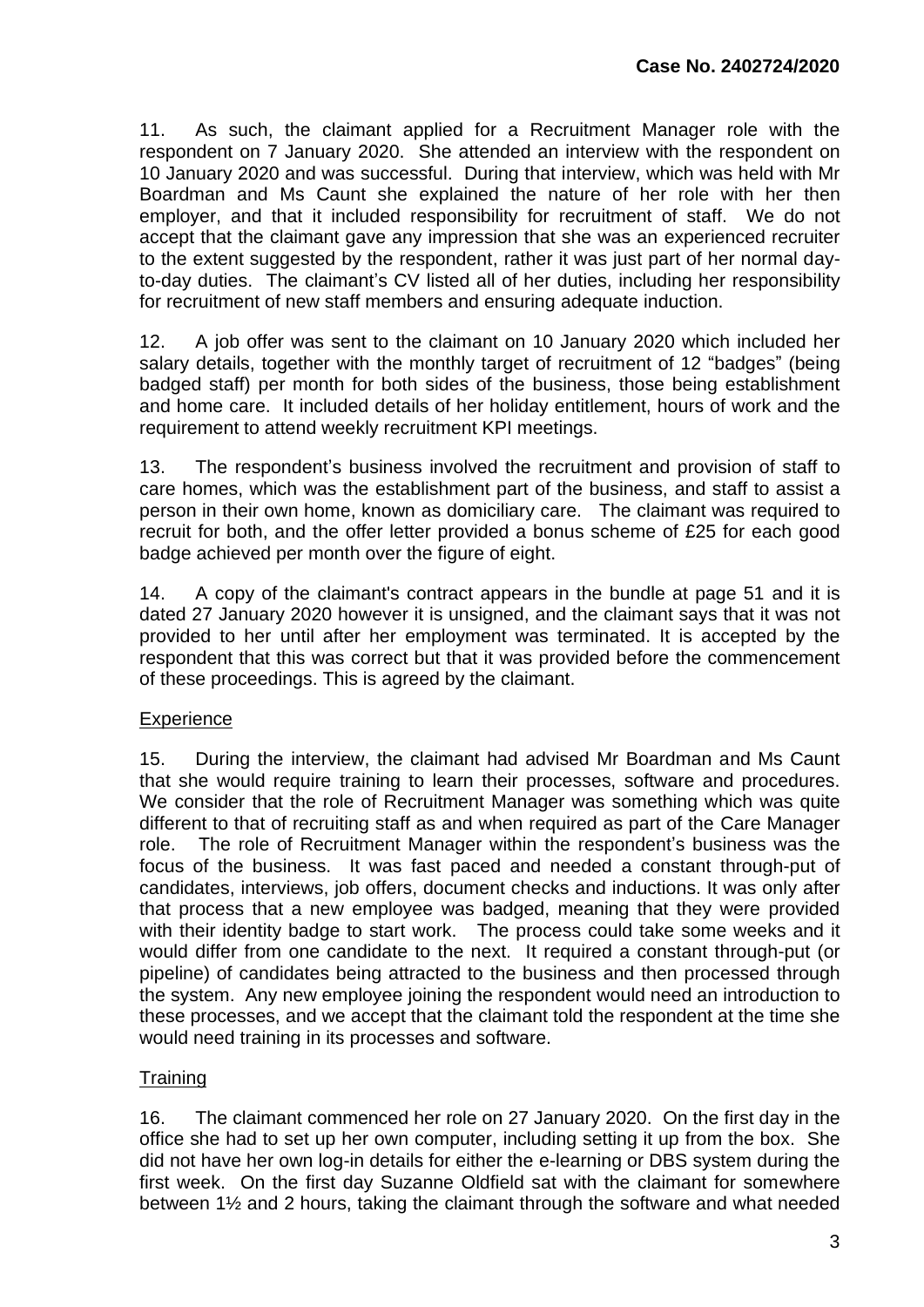to be input into the system concerning the candidates and new employees. Ms Oldfield provided the claimant with printed copies of the procedures and processes. Mr Boardman gave an overview of the company and her role and the claimant spent the afternoon shadowing others in the office and familiarising herself with the processes.

17. There was a dispute between the parties as to the amount of induction and training which was provided on the first day. The respondent's witnesses said that it was a full day of induction, whereas the claimant contended she had only had 1<sup>1/2</sup> hours. We considered that the parties' understanding of "induction" differed. What the claimant meant was training on the processes and systems, whereas the respondent had a wider view which included an introduction to the company itself and shadowing other members of staff. It was clear to us that the claimant considered she did not need training on interviewing or face to face aspects of the recruitment process but only on the systems and processes themselves. The respondent held a contrary view. The claimant initially sought advice from Katie Sainsbury and also Suzanne Oldfield on these matters, and we were referred to emails confirming that.

18. As part of the claimant's training Ms Oldfield suggested that she observe other recruiters in the company Head Office in Southport. The claimant attended there on 6 February 2020 and met with the team. She met with Susan Oldfield and also Dee Fitzsimmons, who started the role a few weeks earlier than the claimant and was making good progress. Ms Fitzsimmons had set up a number of interviews during the day for the claimant to observe. The claimant did not however believe that this was the training she required and indicated to Ms Fitzsimmons that she did not need to accompany her. We considered that the claimant held the view that she was sufficiently experienced in interview techniques and that observing interviews would not have been a good use of her time. Both Ms Oldfield and Ms Fitzsimmons were surprised and disappointed at the claimant's attitude in not being receptive to their offers. We do not accept that Ms Fitzsimmons discouraged the claimant from attending as she alleges. Generally, we preferred Ms Fitzsimmons' account of the day.

19. The claimant did not raise with Mr Boardman on 14 or 21 February 2020 that a lack of training was an issue which impacted upon her performance. We considered that a lack of training was an issue which occurred to her after her dismissal rather than at the time.

## 14 February 2020

20. On 14 February 2020 the claimant met with Mr Boardman and Ms Caunt for the purposes of a KPI meeting to assess how she was progressing. This was part of a weekly arrangement to meet. The meeting was recorded, and we have had access to the transcript which is agreed. During that meeting it was clear that the claimant was not progressing at the rate which Mr Boardman expected. It was apparent that she had not got to grips with the process which was required for the position of Recruitment Manager. The claimant did not indicate that she required more training. The pace at which the claimant was finding candidates and contacting them for interview was not sufficiently fast enough to stop them going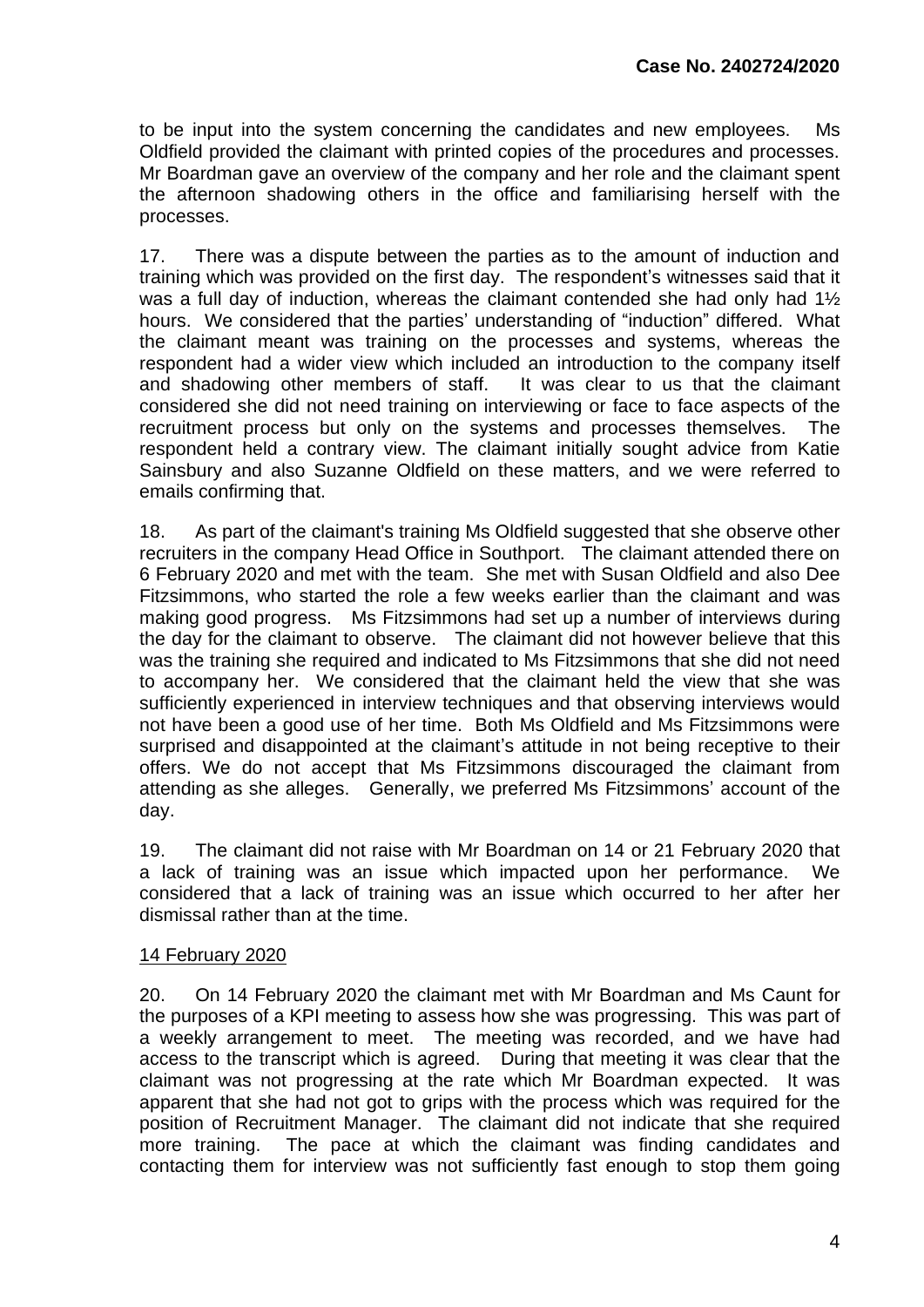elsewhere. As such Mr Boardman and Ms Caunt provided advice and guidance as to how to quicken this process up.

21. Mr Boardman commented to the claimant that the figures which the claimant had achieved were the worse he had seen, but the outcome of the meeting was such that the claimant was given advice and encouragement as to how to proceed. It was agreed that they would meet in a week's time. The claimant was engaged and listening constructively during the meeting and appeared to welcome the advice provided.

### 21 February 2020

22. A second KPI meeting was held on 21 February 2020, again with Mr Boardman and Ms Caunt. The meeting was again recorded and the transcript to which we were referred was agreed. The meeting was a more positive meeting. The claimant had offered roles to a number of candidates and was in the process of ensuring that they were badged. During the meeting the minutes reflect that the claimant was asked how many people had been badged or were imminent. Her response was that there were three people ready to be badged and others waiting for references, which she said she would chase. Although it is not entirely clear to us in the transcript of the meeting as to how many others she was referring to, it appears to be those who were attending the training on 21 February. There were eventually five people who attended training. Mr Boardman responded at the end of that discussion, "make it a target to get them through by the end of the week", which on our calculation would be by 28 February 2020, which was the following Friday. Mr Boardman commented that it looked as though there had been a better week and that there had been a real improvement.

#### Recruitment Process

23. At the outset of the employment the claimant was provided with a recruitment flowchart which identified various stages of the process. Essentially a candidate would be contacted via Indeed or Facebook by the Recruitment Manager who would seek to attract as many candidates as possible. The respondent was seeking good quality candidates as they paid higher wages than other organisations, and the claimant would sift through the applications to decide who would be called for interview. Although the claimant was initially having face to face interviews, after the meeting with Mr Boardman on 14 February it was agreed that the interviews could be conducted remotely.

24. Either before or, if necessary, after the interview the candidates would be asked to provide the necessary documentation to identify themselves and in order that a DBS check could be completed. Some candidates provided the information at one time, but others did not have the necessary paperwork and it would be part of the Recruitment Manager's role to chase for that and to ensure that it was obtained.

25. Following the interview, the candidates would either be offered roles or not. If they were offered a role the Recruitment Manager would ensure that the documentation necessary to apply for the DBS checks and other compliance matters were obtained and in place, and then provide them to the Compliance Manager (Suzanne Oldfield) to ensure that they were approved and sufficient to be able to "badge" the candidate. In order to be badged, the candidate would also have to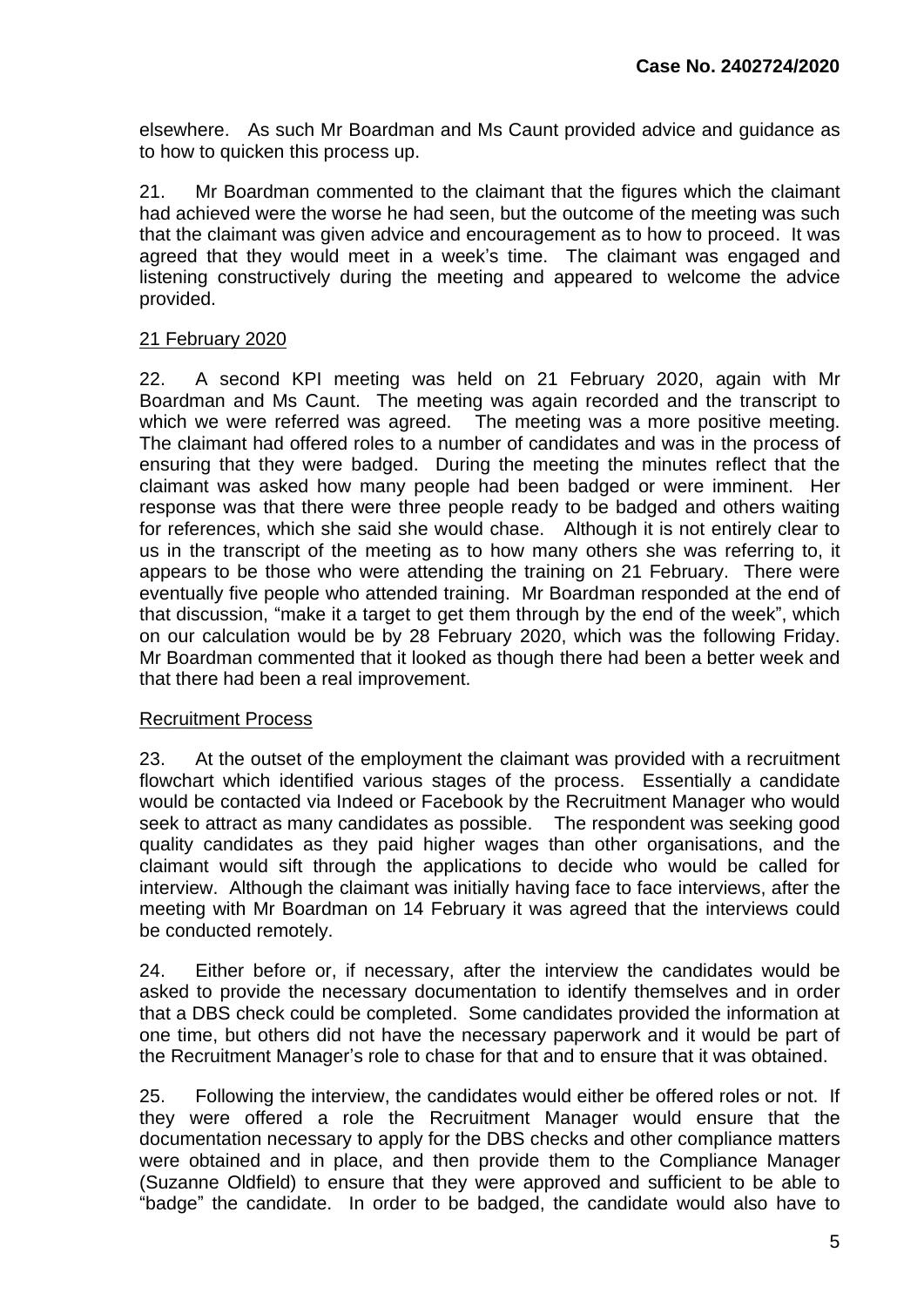attend an induction course which the Recruitment Manager would arrange. These were held approximately every two weeks.

### **Attitude**

26. From the outset Mr Boardman and his team found the attitude of the claimant difficult. She did not immediately fit into the culture of the organisation, which was very team orientated. The claimant preferred to work independently and use her own systems and was not receptive to the advice which her colleagues and Mr Broadman sought to give. The claimant felt that she knew what she was doing and did not need advice unless she asked for it. This caused bad feeling amongst her colleagues who found her dismissive and negative.

## **Pregnancy**

27. On 19 February 2020 the claimant advised Ms Caunt that she was pregnant. She was embarrassed at having to do so, having only recently started work. Ms Caunt offered her congratulations. She said she would let Mr Boardman know, and Mr Boardman was aware of the pregnancy by the time of the meeting on 21 February 2020.

28. On Monday 24 and Tuesday 25 February 2020 the claimant was absent from work with morning sickness. She came into work on 24 February 2020 but was sent home by Ms Caunt. That morning, having informed Ms Caunt about her morning sickness, Ms Caunt made the following remarks. She asked whether it was a virus, how long was she likely to be off for and "I'm sorry I'm not sympathetic but I've never been pregnant", and also "stop faffing and go home" and "is it contagious". The claimant considered that there was a lack of empathy by Ms Caunt and she felt that she was letting the team down. Ms Caunt does not deny making the comments in her statement nor does Mr Boardman deny it in a later grievance response letter. At the hearing before us Ms Caunt said that she would not have made the comment about being unsympathetic. We find this comment was made and preferred the evidence of the claimant on this point.

29. On 25 February 2020 Ms Caunt contacted the claimant to ask her to come into work the next day to reschedule her appointments.

30. When the claimant was absent on 24 and 25 February 2020 Ms Caunt found that documents, including references, DBS checks and training certificates, had not been uploaded to the system. She gave evidence that her and others rectified this over the two days the claimant was absent. On 24 February 2020 the claimant completed the badging of one employee before she left work, and when she attended work on 26 February 2020, she completed a further one but had to leave early in order to attend her first midwife appointment. Ms Caunt considered that the claimant had misled Ms Caunt and Mr Boardman the previous Friday, and on 26 February 2020 Ms Caunt called Mr Boardman and updated him. She raised the concerns that the claimant was not doing her job correctly and was not prepared to take or accept advice from colleagues. She advised him that the claimant had misled him at the meeting on 21 February concerning the number of badges which had been or would be achieved. She told him that the recruitment process just was not working and having the claimant as a recruiter was unsustainable.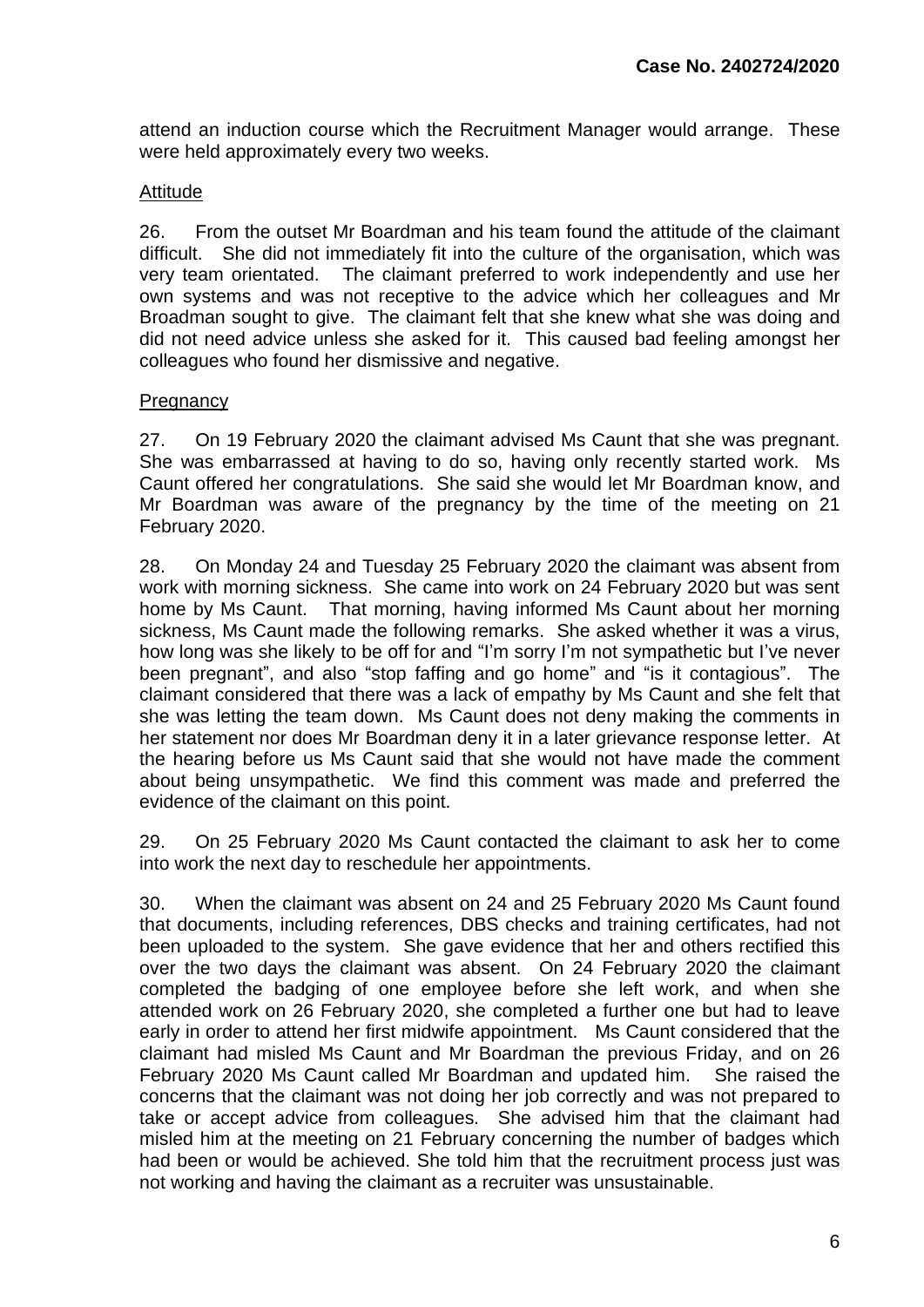## Meeting on 27 February 2020

31. The claimant was asked to attend a meeting on 27 February 2020 with Mr Boardman and Ms Caunt. At that meeting the claimant was told that her employment was being terminated as it was not working out and her performance was below par. She was paid two weeks pay in lieu of her notice.

32. The claimant submitted a grievance on 28 February 2020 saying that she considered that the reason for her dismissal was her pregnancy.

33. On 2 March 2020 Mr Boardman responded. He referred to the claimant failing in her role as a Recruitment Manager and that the decision to dismiss had nothing to do with her pregnancy. He referred to the claimant having led him to believe she was an experienced recruiter and that her claim that she was new to the area probably partly accounted for her poor performance. He referred to badges and targets not having been met and the fact that the claimant was not prepared to take on board the help offered or listen to advice given. He commented that all of the people involved with her training commented that she was reluctant to take advice, often cutting them off before they had finished a sentence, saying she knew how to do it.

34. Mr Boardman's evidence before us was that the reason for the claimant's dismissal was her poor performance, her poor attitude and the attitude she showed towards her colleagues, who found her extremely rude, and that he had been misled on 21 February 2020. He was provided with the information concerning the claimant's assurances given on 21 February 2020 by Ms Caunt.

### Evidence of Ms Sainsbury and the respondent's other witnesses

35. We consider that the evidence of Ms Sainsbury was unreliable. She was in a difficult position, having made accusations about her employer when she was unhappy with them but had rebuilt bridges and was continuing in her employment. We do not accept that there was any falsification of documents by the respondent. There was clearly a mix-up in respect of the calendar provided to this Tribunal, but as the respondent had access to the correct calendar at the time which showed the claimant's appointments nothing turns on it.

36. We have also noted that a number of witnesses used almost identical wording in their statements in relation to their view as to whether the respondent would have discriminated against the claimant because of her pregnancy. The majority of the witnesses did not accept that they had discussed the wording with others, despite this being difficult to accept in view of the clear similarities in the wording. In any event, we again consider that nothing material turns on this.

### **The Law**

### Pregnancy and Maternity – Equality Act 2010 ("EQA")

37. Employers are prohibited by section 39(2)(c) from discriminating against a person by dismissing her.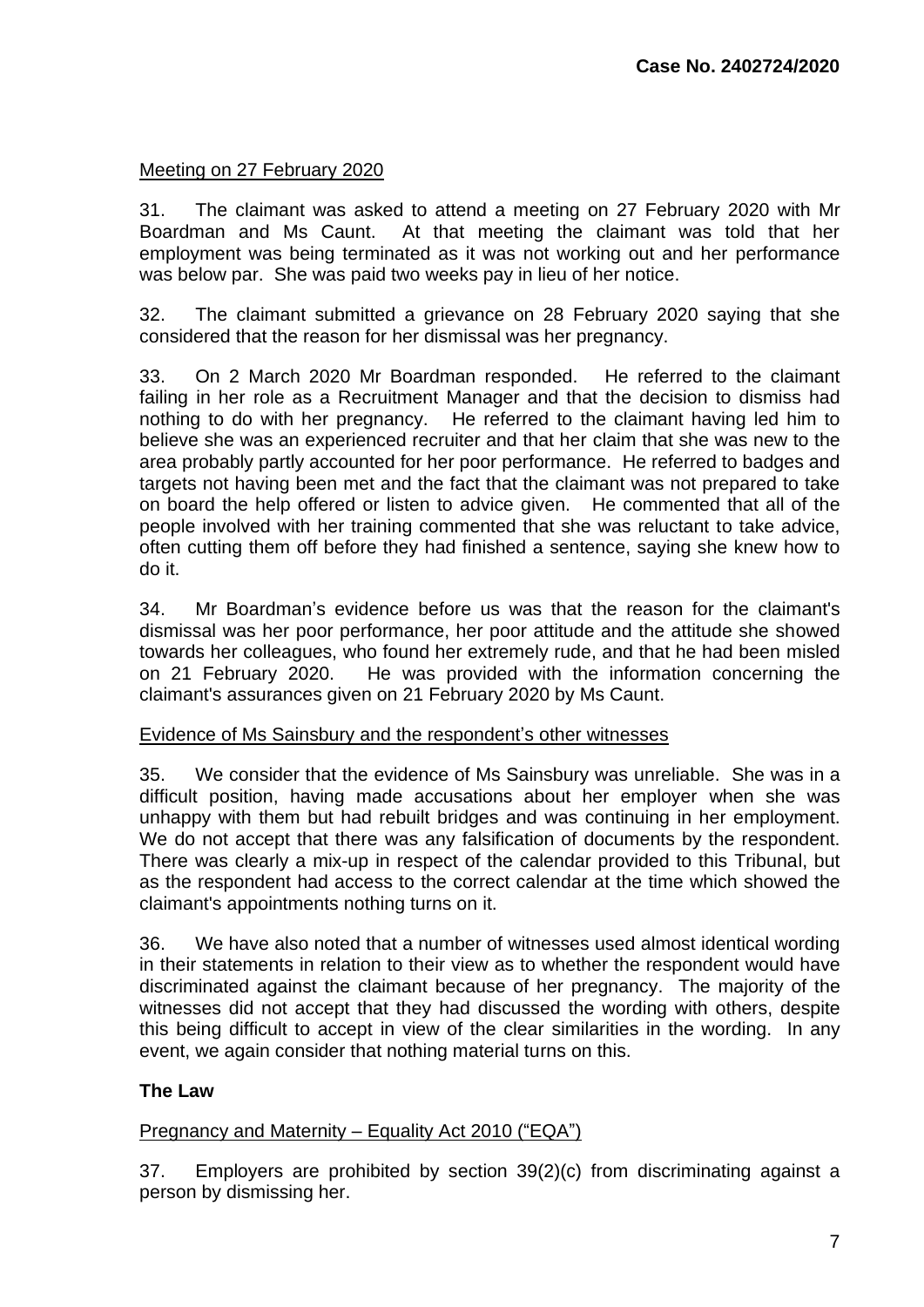38. Section 18 of the EQA protects persons with the protected characteristic of marriage and civil partnership: it states as follows:

- *"(2) A person (A) discriminates against a woman if, in the protected period in relation to a pregnancy of hers, A treats her unfavourably:*
	- *(a) because of the pregnancy, or*
	- *(b) because of illness suffered by her as a result of it ...*
- *(6) The protected period, in relation to a woman's pregnancy begins when the pregnancy beings, and ends:*
	- *(a) …at the end of the additional maternity leave period …"*

39. The respondent accepts that any allegations of pregnancy discrimination relate to events occurring during the "protected period".

40. "Unfavourable treatment" is addressed at paras 8.21 onwards of the EHRC Code of Practice as follows, and we are obliged to take this into account so far as relevant (s15(4) Equality Act 2006):

"An employer must not demote or dismiss a woman, or deny her training or promotion opportunities, because she is pregnant or on maternity leave. Nor must an employer take into account any period of pregnancy-related sickness absence when making a decision about her employment.

41. As examples only, it will amount to pregnancy and maternity discrimination to treat a woman unfavourably during the protected period for the following reasons:

- the fact that, because of her pregnancy, the woman will be temporarily unable to do the job for which she is specifically employed whether permanently or on a fixed-term contract;
- the pregnant woman is temporarily unable to work because to do so would be a breach of health and safety regulations;
- the costs to the business of covering her work;
- any absence due to pregnancy related illness;
- her inability to attend a disciplinary hearing due to morning sickness or other pregnancy-related conditions;
- performance issues due to morning sickness or other pregnancy-related conditions."

42. For a discrimination claim to succeed the unfavourable treatment must be 'because of' the employee's pregnancy or maternity leave. The meaning of this expression was considered by the EAT in Indigo Design Build and Management Ltd and anor v Martinez EAT 0020/14. There, His Honour Judge Richardson confirmed that the law required a consideration of the 'grounds' for the treatment. He referred to In Onu v Akwiwu and anor; Taiwo v Olaigbe and anor 2014 ICR 571, CA, Lord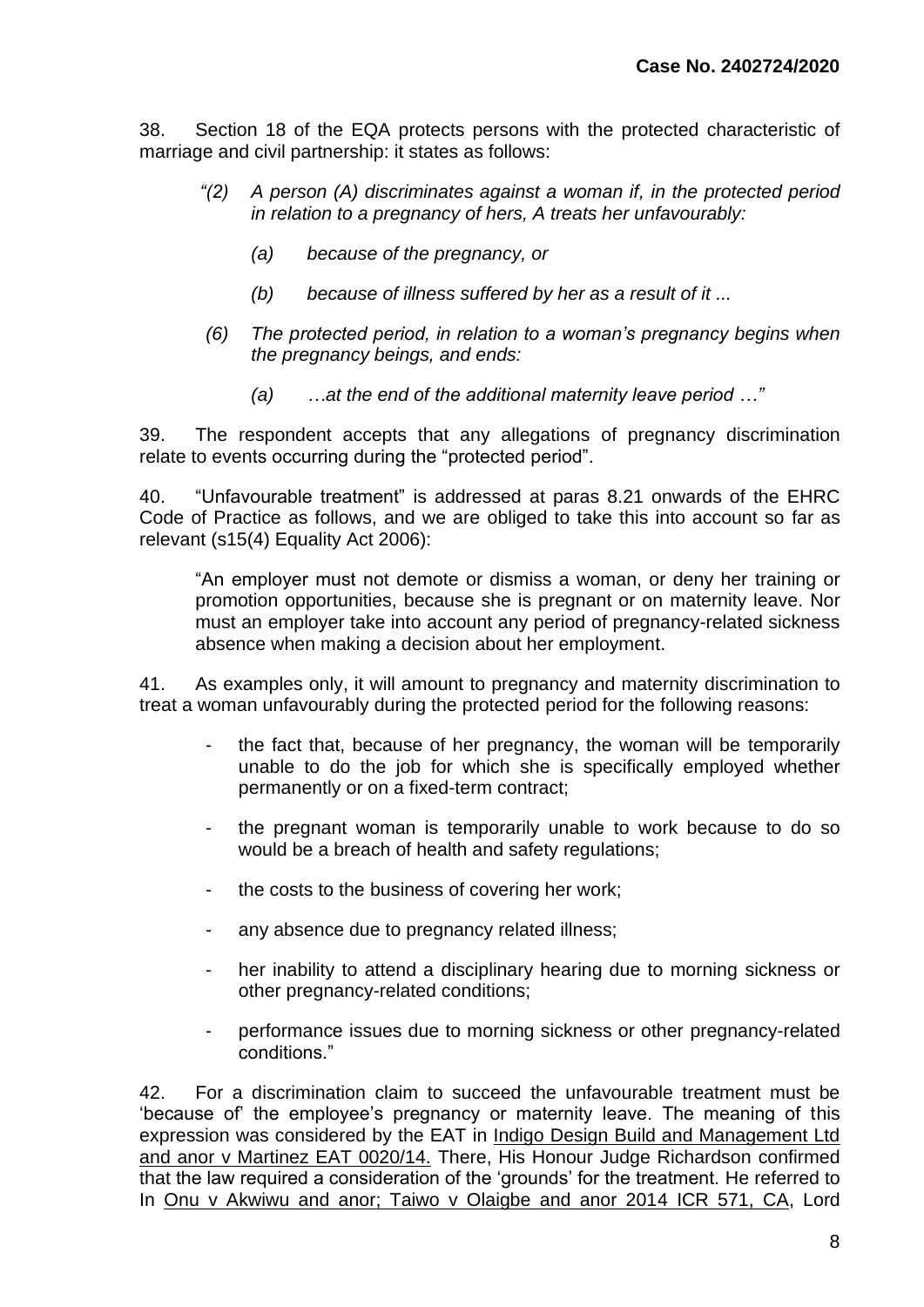Justice Underhill stated: 'What constitutes the "grounds" for a directly discriminatory act will vary according to the type of case. The paradigm is perhaps the case where the discriminator applies a rule or criterion which is inherently based on the protected characteristic. In such a case the criterion itself, or its application, plainly constitutes the grounds of the act complained of, and there is no need to look further. But there are other cases which do not involve the application of any inherently discriminatory criterion and where the discriminatory grounds consist in the fact that the protected characteristic has operated on the discriminator's mind… so as to lead him to act in the way complained of. It does not have to be the only such factor: it is enough if it has had "a significant influence". Nor need it be conscious: a subconscious motivation, if proved, will suffice.'

## Burden of Proof

43. The EQA provides for a shifting burden of proof. Section 136 so far as material provides as follows:

- *"(2) If there are facts from which the Court could decide in the absence of any other explanation that a person (A) contravened the provision concerned, the Court must hold that the contravention occurred.*
- *(3) But subsection (2) does not apply if A shows that A did not contravene the provision."*

44. Consequently, it is for a claimant to establish facts from which the Tribunal can reasonably conclude that there has been a contravention of the EQA. If the claimant establishes those facts, the burden shifts to the respondent to show that there has been no contravention.

45. If and when the claimant establishes a prima face case of discrimination, then the second stage of the burden of proof test is reached, with the consequence that the burden of proof shifts onto the respondent. According to the Court of Appeal in Igen Ltd (formerly Leeds Careers Guidance) and ors v Wong and other cases 2005 ICR 931, CA, the respondent must at this stage prove, on the balance of probabilities, that its treatment of the claimant was in no sense whatsoever based on the protected ground.

46. In Hewage v Grampian Health Board [2012] IRLR 870 the Supreme Court approved guidance previously given by the Court of Appeal on how the burden of proof provision should apply. That guidance appears in Igen Limited v Wong [2005] ICR 931 and was supplemented in Madarassy v Nomura International PLC [2007] ICR 867. Although the concept of the shifting burden of proof involves a two-stage process, that analysis should only be conducted once the Tribunal has heard all the evidence, including any explanation offered by the employer for the treatment in question. However, if in practice the Tribunal is able to make a firm finding as to the reason why a decision or action was taken, the burden of proof provision is unlikely to be material.

Automatically unfair dismissal – pregnancy and maternity Section 99 Employment Rights Act 1996 ("ERA")

47. Section 99 provides (so far as is material)):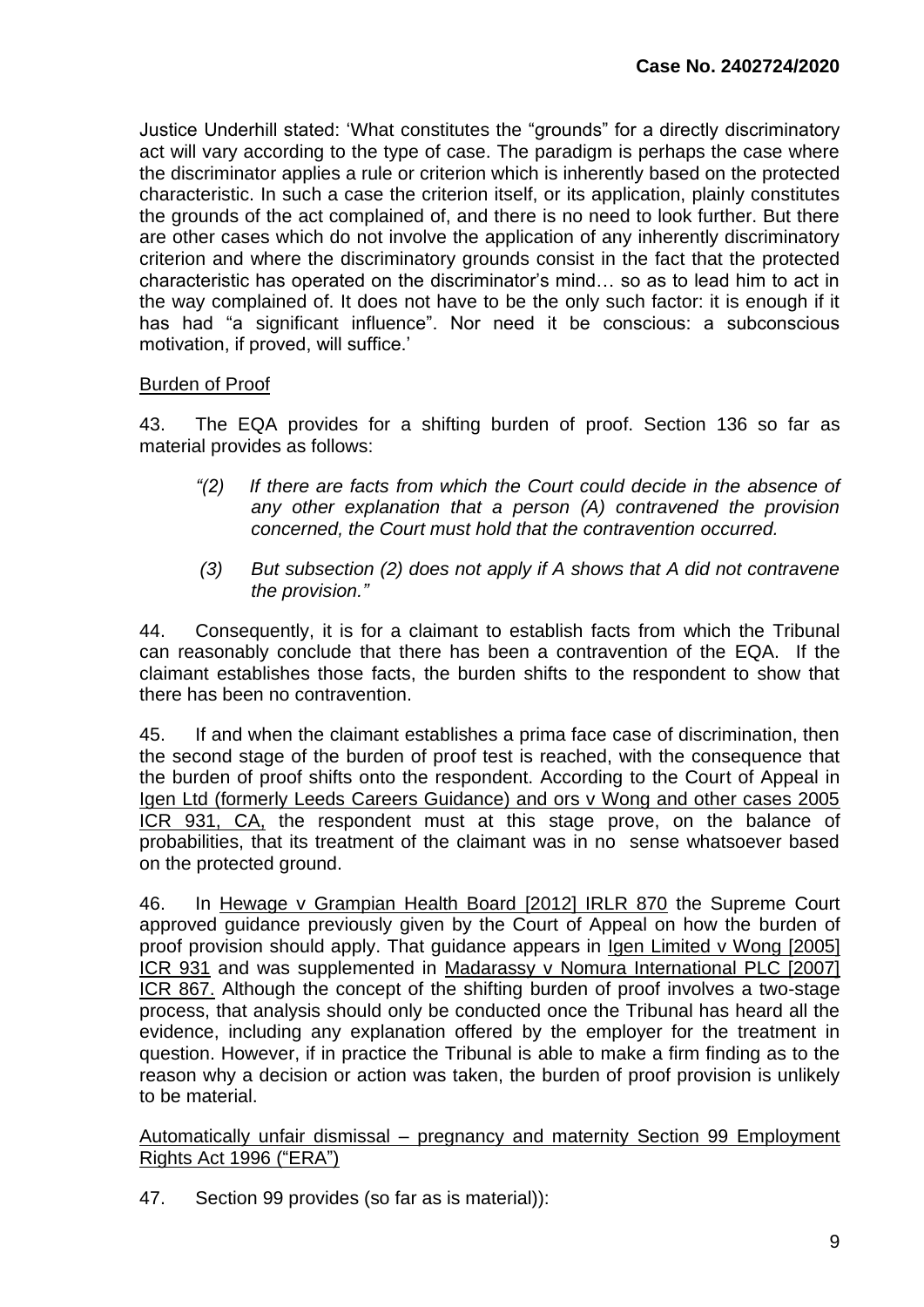- *"(1) An employee who is dismissed shall be regarded for the purposes of this Part as unfairly dismissed if:*
	- *(a) the reason or the principal reason for the dismissal is of a prescribed kind, or*
	- *(b) the dismissal takes place in prescribed circumstances.*
- *(2) In this section "prescribed" means prescribed by regulations made by the Secretary of State.*
- *(3) A reason or set of circumstances prescribed under this section must relate to –*
	- *(a) pregnancy, childbirth or maternity."*

48. Regulation 20 Maternity and Parental Leave etc Regulations 1999 ("the 1999 Regulations") is worded as follows:

*"(1) An employee who is dismissed is entitled under section 99 of the 1996 Act to be regarded for the purposes of Part X of that Act as unfairly dismissed if the reason or principal reason for the dismissal is of a kind specified in paragraph (3)*

*b. …*

- *(2) …*
- *(3) The kinds of reason referred to in paragraphs (1) and (2) are reasons connected with the pregnancy of the employee:"*

49. The protection from unfair dismissal contained in the 1999 Regulations is not confined to circumstances where the employee is dismissed because she took leave under these provisions. Rather, the protection applies where the employee was dismissed for a reason connected with her taking of such leave.

50. Often claims are brought as both discrimination and section 99. It is possible for a section 99 claim to fail and for a discrimination claim to succeed on the same facts, given the different test of causation: under section 99, the inadmissible reason must be at least the principal reason for dismissal, whereas under the EQA the inadmissible reason need only be an effective cause.

51. In claims of automatic unfair dismissal, the general rule is that an employee is not required to prove his or her case. However, where the claimant lacks the two years' continuous service required to claim ordinary unfair dismissal the situation is different. There is no qualifying period to claim automatically unfair dismissal under section 99, but the effect of an employee having less than two years' continuous service is that the employee bears the burden of proof in showing that the reason for dismissal was a prescribed reason within the meaning of section 99 and the applicable regulations — Smith v Hayle Town Council 1978 ICR 996, CA.

### Remedy

52. Awards of compensation in claims of discrimination are governed by section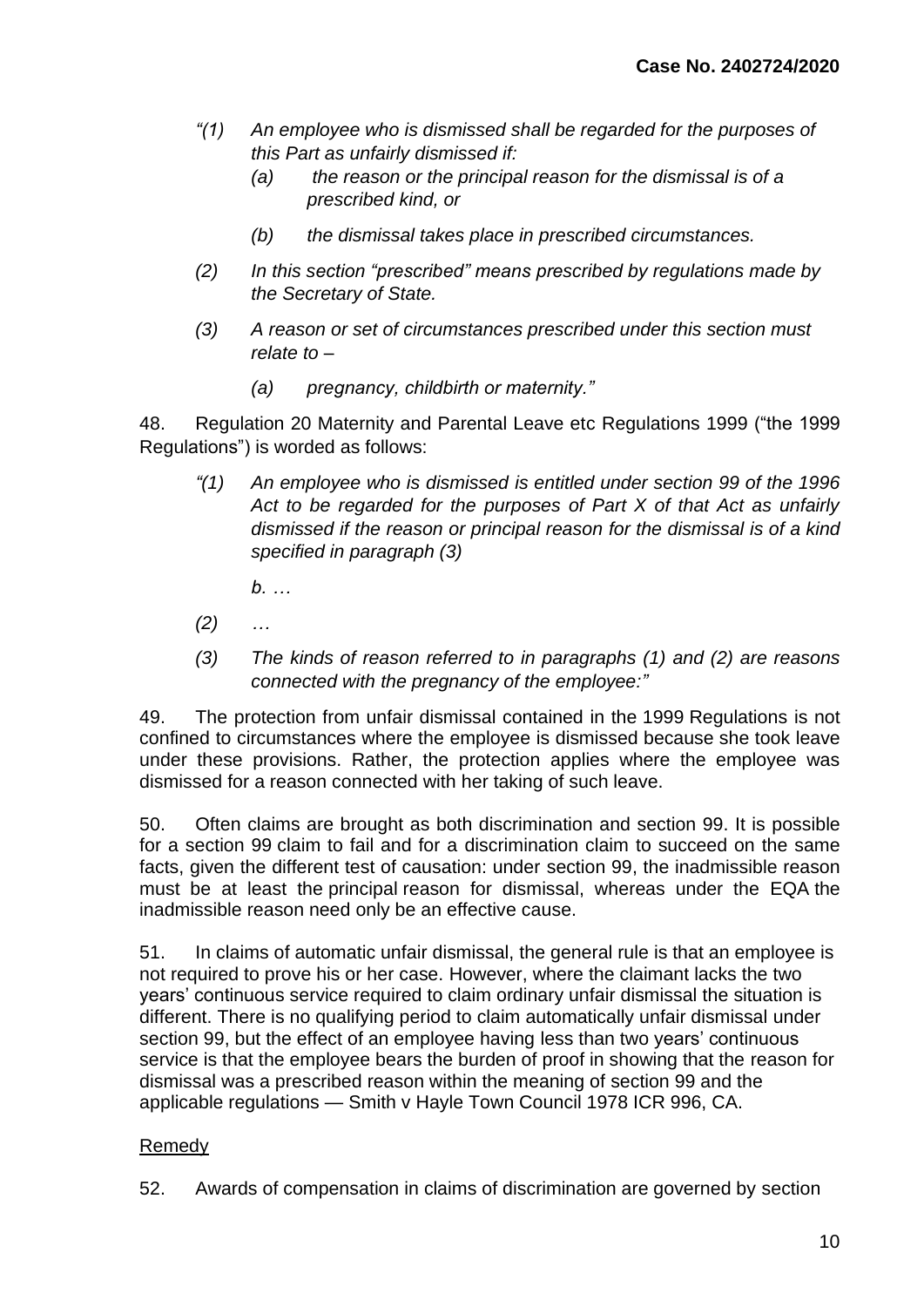124 of the Equality Act 2010 which provides that:

*(2) The tribunal may—*

*(a)make a declaration as to the rights of the complainant and the respondent in relation to the matters to which the proceedings relate;*

*(b)order the respondent to pay compensation to the complainant;*

53. *(c)make an appropriate recommendation*

54. The Tribunal has the same power to grant any remedy which could be granted in proceedings in tort before the civil courts. Compensation based on tortious principles aims to put the Claimant, so far as possible, into the position that he/she would have been in had the discrimination not occurred, essentially a "but for" test in causation when assessing damages flowing from discriminatory acts. Ministry of Defence v Cannock [1994] ICR 918

55. Awards may be made for injury to the claimant's feelings arising out of the detriments as found to be proven. The purpose of an award for injury to feelings is to compensate the Claimants for injuries suffered as a result of the discriminatory treatment, not to punish the wrongdoer. Prison Service and others v Johnson [1997] ICR 275.

56. In accordance with Ministry of Defence v Cannock [1994] above, the aim is to award a sum that, in so far as money can do so, puts the Claimants in the position he or she would have been had the discrimination not taken place.

57. An Employment Tribunal should not allow its feelings of indignation at the employer's conduct to inflate the award made in favour of the Claimants. Corus Hotels Plc v Woodward [2006] UK EAT/0536/05.

58. Guidance was given in Vento v Chief Constable of West Yorkshire 2003 ICR 318) as to the appropriate level of injury to feelings awards. Reference was made to three bands of awards. Sums within the top band should be awarded in the most serious cases, such as where there has been a lengthy campaign of discriminatory treatment. The middle band was to be used for serious cases which did not merit an award in the highest band. Awards in the lower band were appropriate for less serious cases, such as where the act of discrimination is an isolated or one-off occurrence.

# **Conclusion**

59. The claimant brings two claims. Both relate to the claimant's dismissal, which she says was both automatically unfair and discriminatory because of her pregnancy. The claims are brought under section 18 of the EQA and section 99 of the ERA. The tests are different in each, but our findings below relate to both.

60. We find that the claimant was not performing to the extent required by the respondent and was not engaging with its staff in the way that it expected and wished her to engage. The claimant had her own way of doing things, whereas it was reasonable for the respondent to expect her to follow its procedures and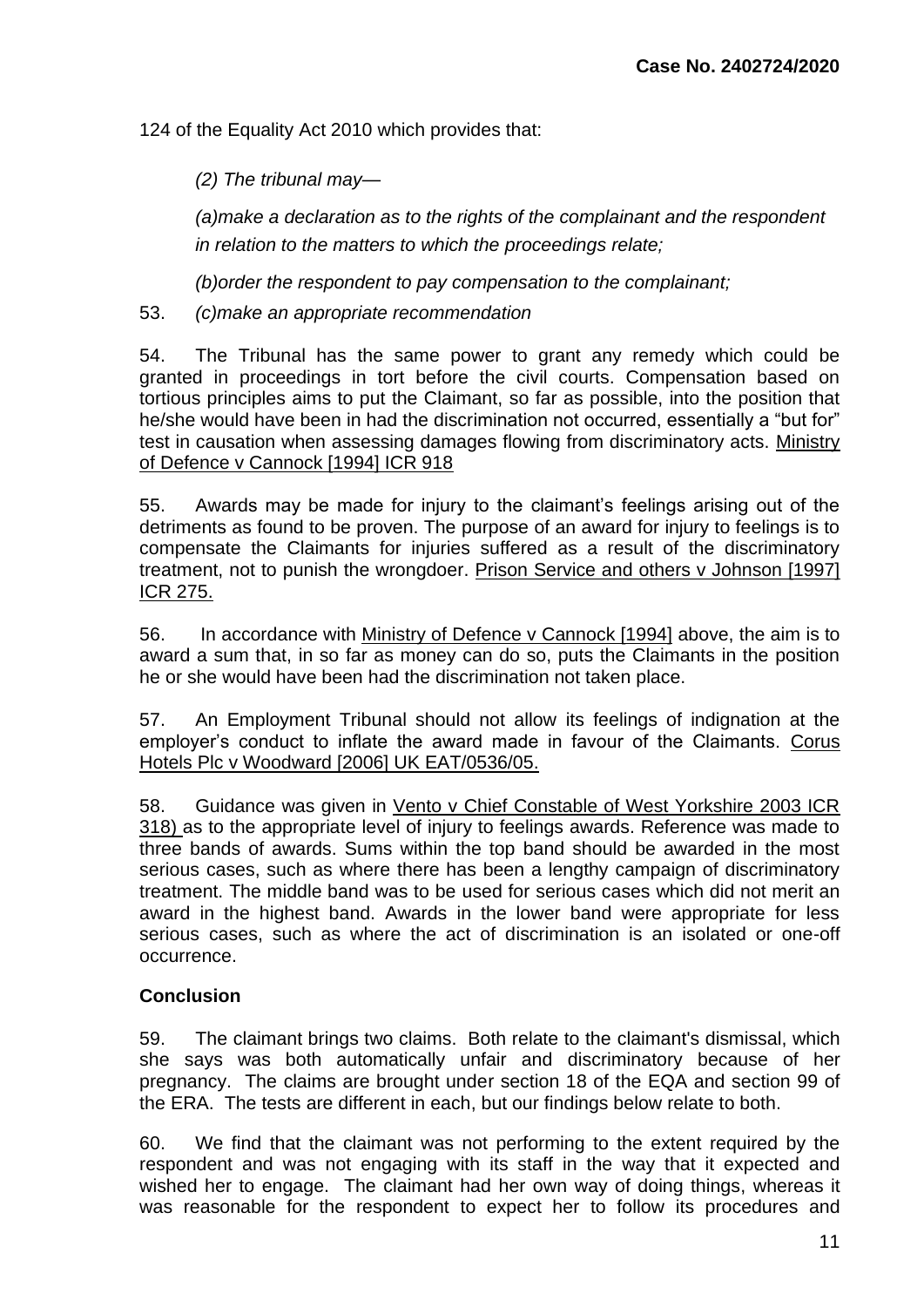processes which had been developed to assist it in its business. The claimant was not following them at the pace and in the timely fashion that the respondent required. The respondent's business model was focussed on getting as many candidates approached, short-listed, interviewed, certified, referenced and badged in as short as time as possible. This was not the way that the claimant had been used to operating, and she was taking some time to get up to speed and work to the urgency that the respondent required. This was a serious concern to the respondent, particularly as they had expected the claimant to be able to get up to speed as quickly as other staff had, including Ms Fitzsimmons.

61. The respondent was also frustrated that the claimant did not engage when offered assistance and advice. This was particularly the position with other members of staff who found her difficult to engage with and not appreciative of their advice. The claimant was new and did not settle into the respondent's culture quickly. She was not as outgoing as others in the office who were offering their advice and assistance. Her demeanour and independence caused the other members of staff to see her as rude and not someone who fitted in. We do not accept that she was rude, aggressive or had contempt for others, as alleged but we do accept that she was not developing good relationships with her colleagues who were seeking to assist her. The problem for the respondent was that she was working in a team and within a business that was reliant upon systems and processes that others could access, and it required speed and up-to-date entries which were essential to the fast paced recruitment of staff. The claimant was struggling to adapt to that environment and not at the stage required and expected by the respondent, nor do we think that she was likely to improve to the extent that it required.

62. The reasons set out by Mr Boardman for the decision to dismiss the claimant were her poor performance, her poor attitude and the attitude she showed towards her colleagues, who found her extremely rude, and that he had been misled on 21 February 2020. We accept that they were all factors in the decision, but in relation to the meeting on 21 February 2020 and whether the claimant had misled Mr Boardman concerning the progress of her badging new staff, he relied upon information given to him by Ms Caunt. It was she who had reviewed the claimant's progress on 24 and 25 February 2020 when the claimant was absent through a pregnancy-related illness. What she had discovered was that the respondent's systems were not up-to-date and there were administrative issues in the claimant not uploading documents and information to the system. We find that documents had been received and collated by the claimant, but as at the evening of 21 February 2020 had not been uploaded. This was something that the claimant has shown could and we consider would have been done had she been in the office for the full day of 24 and 25 February 2020 and indeed, as we have said, she proceeded to process and badge an employee on 24 February 2020 before she left and a further employee on 26 February 2020.

63. We were not persuaded that the respondent has shown that the claimant misled Mr Boardman at the meeting on 21 February. We find that based upon the evidence we have seen, had she not been absent for a pregnancy-related illness and then dismissed, she would by 28 February 2020 have completed the badges that she indicated on 21 February 2020 that she would complete.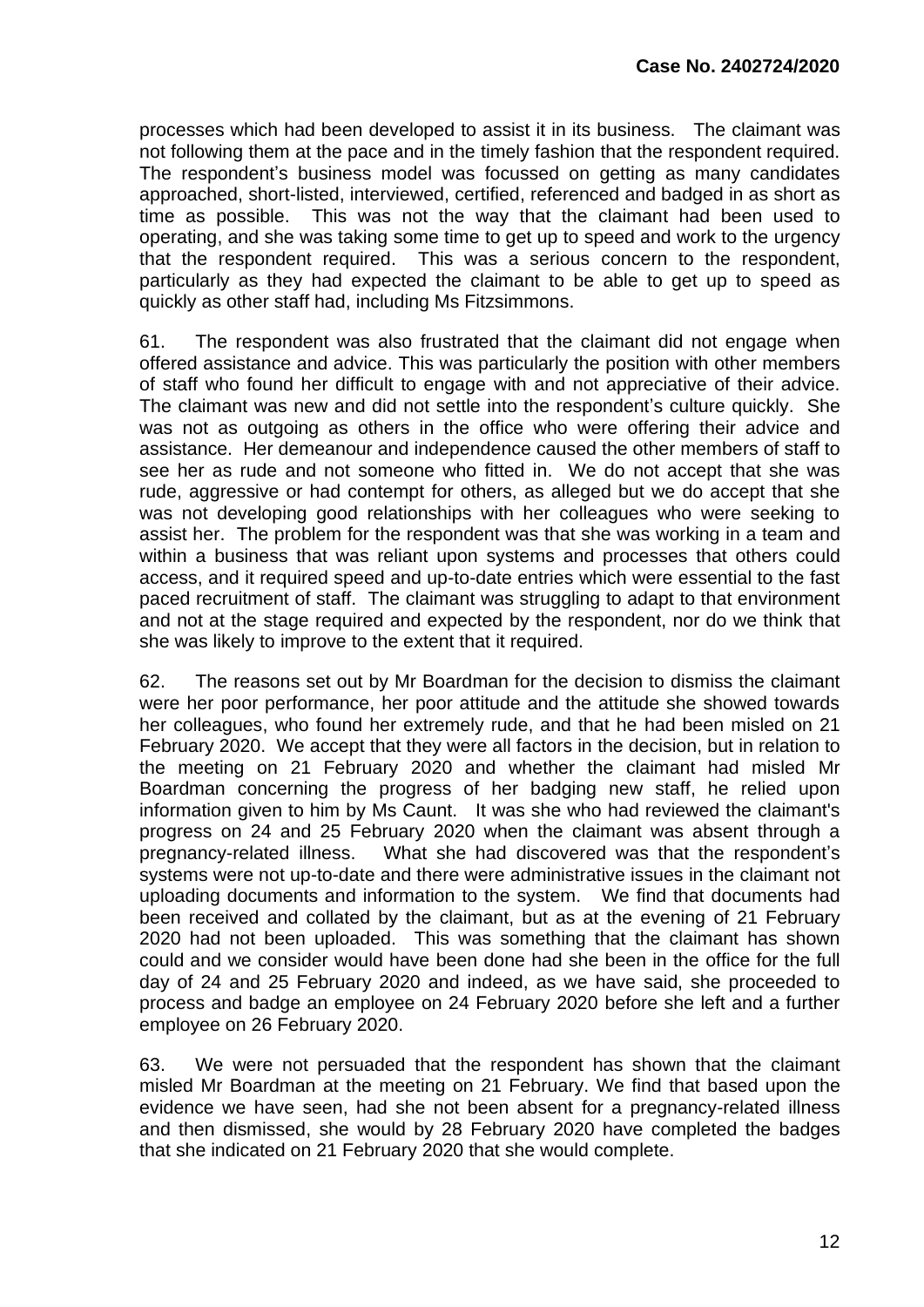64. On 26 February 2020 when Ms Caunt spoke to Mr Boardman and the decision to dismiss the claimant was made, the only thing that had changed since the meeting on 21 February 2020 when he was content with the progress that had been made by the claimant in recruiting employees, was the claimant's absence on 24 and 25 February with a pregnancy related illness, the information which Ms Caunt had discovered when the claimant was absent, and further that she had attended an antenatal appointment on the afternoon of 26 February 2020.

65. We consider that it is appropriate for us to draw inferences from comments made by Ms Caunt when the claimant told her that she was suffering from morning sickness, particularly the comments that she was not sympathetic and further her contacting the claimant on 25 February 2020 asking her to come in on 26 February 2020. Ms Caunt says that the context in which those comments were made were not as suggested by the claimant and that she was concerned about the claimant's health and as it was a care environment they were constantly concerned about diarrhoea, vomiting and other viral illnesses. We find that the comments, particularly that she was not sympathetic, were pointed and showed a lack of empathy, and we further draw an inference that Ms Caunt was influenced in her view of the claimant by the fact she was pregnant and having to leave work because she was unwell.

66. When Ms Caunt spoke to Mr Boardman about the claimant, she advised him that the recruitment process was not working and having the claimant as a recruiter was unsustainable. In essence Ms Caunt was saying to Mr Boardman that the claimant could not continue in her role. In doing that when she did, we consider that the claimant's pregnancy was a significant influence upon her view.

67. Mr Boardman, at that time, had none of the detailed information on the staff processed and badged during the week of 24 February, to which we have been referred at pages 68 and 69 of the bundle. At the meeting on 21 February 2020, he was content with the improved progress which the claimant was making in respect of recruitment but both he and Ms Caunt still had serious ongoing concerns about the claimant's attitude and general performance. As owner of the business any final decision to dismiss was his, but in this case his decision to dismiss when he did on 27 February 2020 was following his call with Ms Caunt and their discussions and the claimant having been absent for two days with a pregnancy related illness. He had given the claimant until the end of the week, 28 February 2020, to achieve the target she had indicated in the meeting, however he did not wait. We find that he relied upon Ms Caunt's incorrect views that he had been misled in the meeting.

68. In respect of the claim of discrimination pursuant to section 18 of the EQA, the claimant has successfully shown facts from which it can be shown that the decision to dismiss her was because of her pregnancy or a pregnancy-related absence. The very timing of her notification to her employer, her absences for pregnancy-related reasons on 24 and 25 February 2020 and her attendance at an antenatal appointment the day before her dismissal are all sufficient to shift the burden of proof. It is then for the respondent to show that the pregnancy, or a pregnancyrelated absence, was in no sense whatsoever the reason for the dismissal. They failed to do that. On 21 February 2020 the claimant's performance had improved and essentially Mr Boardman was more satisfied with the way matters were progressing. It was the report and discussions with Ms Caunt which changed his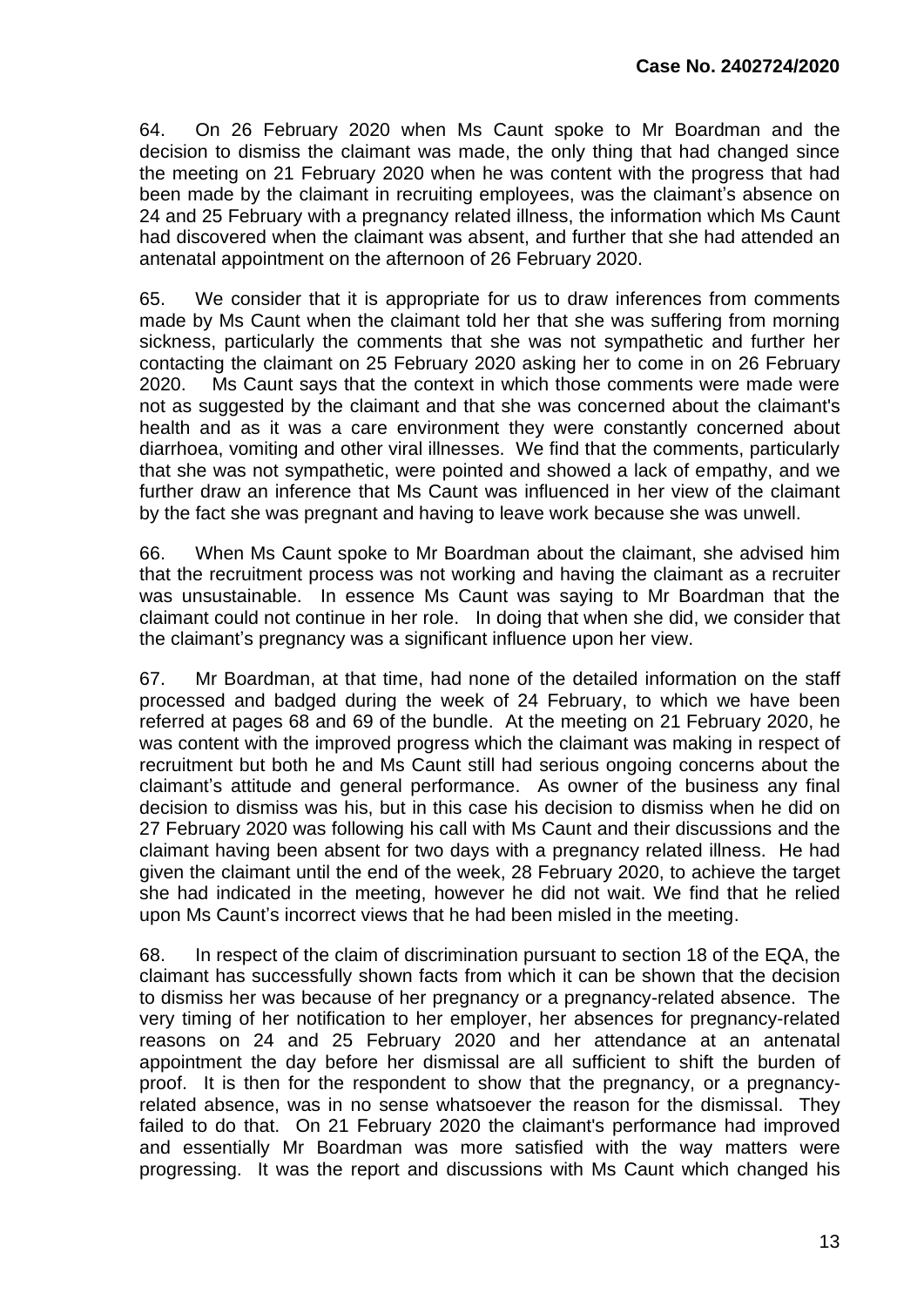view and for the reasons set out above they were significantly influenced by the claimant's pregnancy and her pregnancy related absence.

69. In a claim of automatic unfair dismissal where the claimant has less than two years' service the burden is upon her to show that the reason or principal reason for her dismissal was connected with her pregnancy. We find that she has not shown that to be the case. Although it is not necessary for the respondent to shown their reason, we find from the evidence that we have heard that her general performance and a failure to comply with the respondent's own processes and procedures, together with her attitude towards others who offered help, were the principal reasons for the claimant's dismissal. Although her pregnancy and her absence on 24 and 25 February was a significant influence, for the reasons we have stated above, it was not the principle reason. Despite the instruction which she had been provided with, the claimant continued to adopt her own process, which was to keep notes and records in paper format rather than using the system in real time and uploading them in real time. Although the claimant was an experienced Care Manager, recruitment was only a small part of her work previously and she was finding it difficult to cope with its systems and the fast paced and focussed environment of a recruitment business and would not take the advice offered. Mr Boardman and Ms Caunt could see this. This impacted upon her relationship with her colleagues. We find that the claimant has not shown that the pregnancy or a reason connected with the pregnancy was the principal reason for her dismissal.

- 70. The claim of unfair dismissal fails.
- 71. The claim of discrimination succeeds.

72. The claim in respect of the failure to provide a section 1 statement, was conceded.

# **Remedy**

### **Discrimination**

73. We find that the claimant's employment would have ended at the end of her probationary period, which was a further two months after she was dismissed. The claimant was on a three-month probationary period. We have indicated in our findings above the difficulties and issues which the respondent was having with the claimant's performance and attitude. We consider that with the KPI meetings that were taking place weekly, although the claimant would have completed the badges she had said she would during the week of 28 February, the manner in which she worked, her failure to accept assistance, the performance expectations of the respondent, together with the ongoing concerns the respondent had about her relationships with colleagues and fit within the company would have resulted in her not passing her probationary period.

74. The claimant was paid in lieu of two-weeks notice. The claimant is therefore awarded 6 weeks' pay. The claimant's net income weekly pay was £361.87. Her award in respect of her financial losses is therefore £2171.22.

75. In relation to potential mitigation during that period, which Mrs Peckam raised, although the official lockdown in respect of the pandemic had not started it was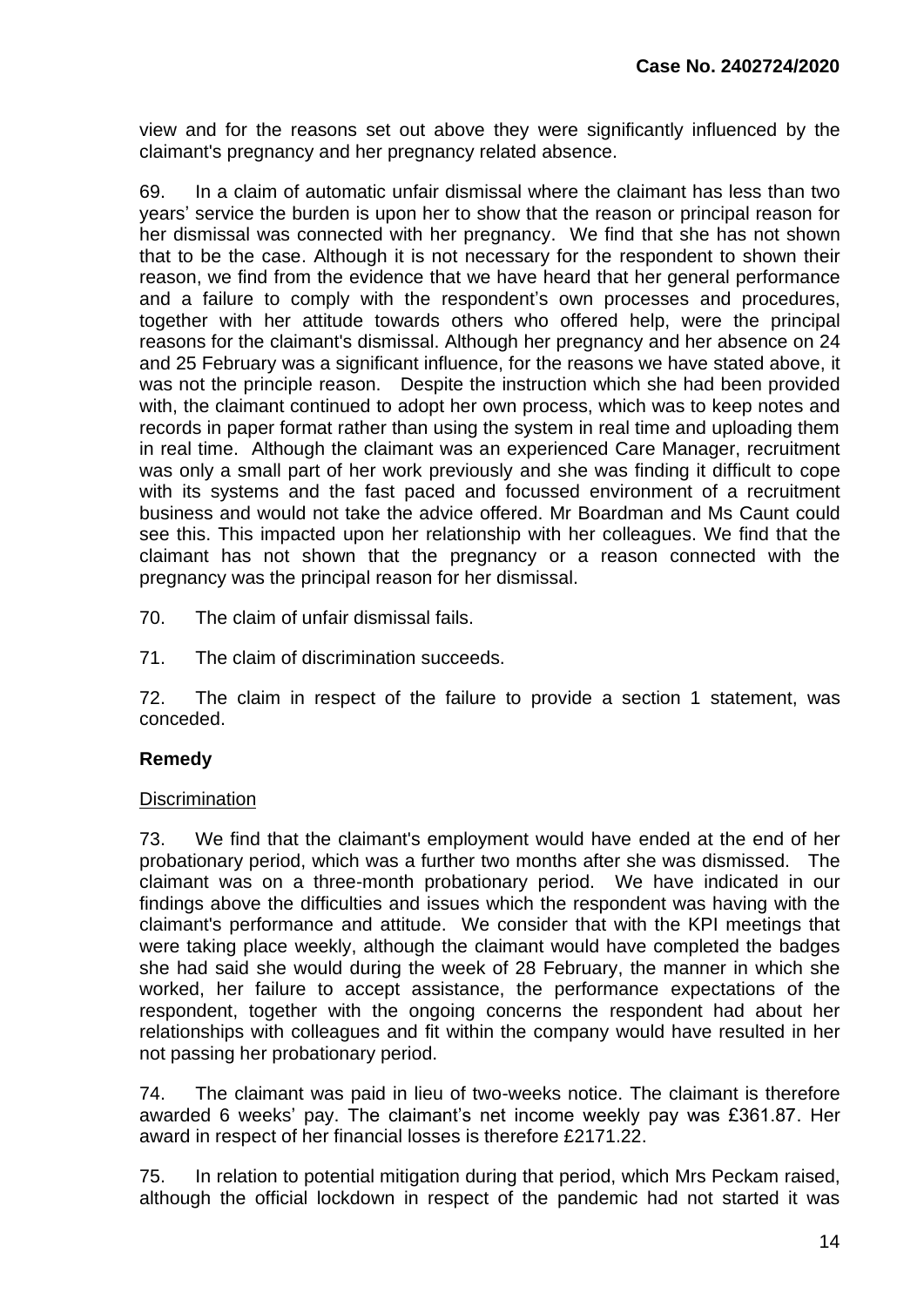already underway and businesses were closing down. Having been dismissed without warning and when pregnant, it would not have been on the claimant's mind to start looking for a job immediately. We have no doubt that the claimant was shocked by what happened to her, having worked for her previously employer for some number of years without any issues, and we do not consider that it would have been reasonable for her (with those two factors in mind) to have started looking for a job in that two month period.

76. Turning to an injury to feelings award, we are guided by the Vento guidelines which put awards into three bands; lower, middle and upper. Having considered the evidence from the claimant it is clear that this discrimination had a significant impact upon her at the time. The claimant was pregnant and her dismissal a shock to her, having not had any performance issues prior to this and happening without any warning. She was worried about payment of her mortgage, and other financial commitments with one child to support and a new baby coming. This caused her stress, upset, shock and a loss of confidence. This impacted upon her family life and required her and her husband to borrow money from family. This was against a background of the start of the COVID pandemic and its uncertainties and worries as a pregnant woman. There was however no medical evidence produced to support that the impact caused the claimant any personal injury more than stress and shock.

77. This was, however, a one-off act and although it was a dismissal, the claimant had been employed for a very short time with the respondent.

78. Having taken all of these matters into account, we consider that the appropriate award is in the lower band in the amount of £6,000.

79. The Tribunal therefore awards £6,000 injury to feeling together with an award of £2171.22 in respect of the financial losses. We are obliged to consider whether interest should be added to the injury to feeing award and decide that it should. That interest would flow from the date of the discrimination, which was the end of February 2020. It amounts to a period of two years. The court rate is 8% and amounts to an additional £1,423.20. That gives a total of £9,594.22.

### Section 1 ERA Statement

80. The final issue that we must consider is whether any award should be made in respect of the failure to provide a section 1 statement. We note that the Tribunal has no power to make an award if the section 1 statement is provided before the proceedings have commenced which is accepted. With that in mind we are unable to make an award in respect of this complaint.

Employment Judge Benson

Date: 23 May 2022